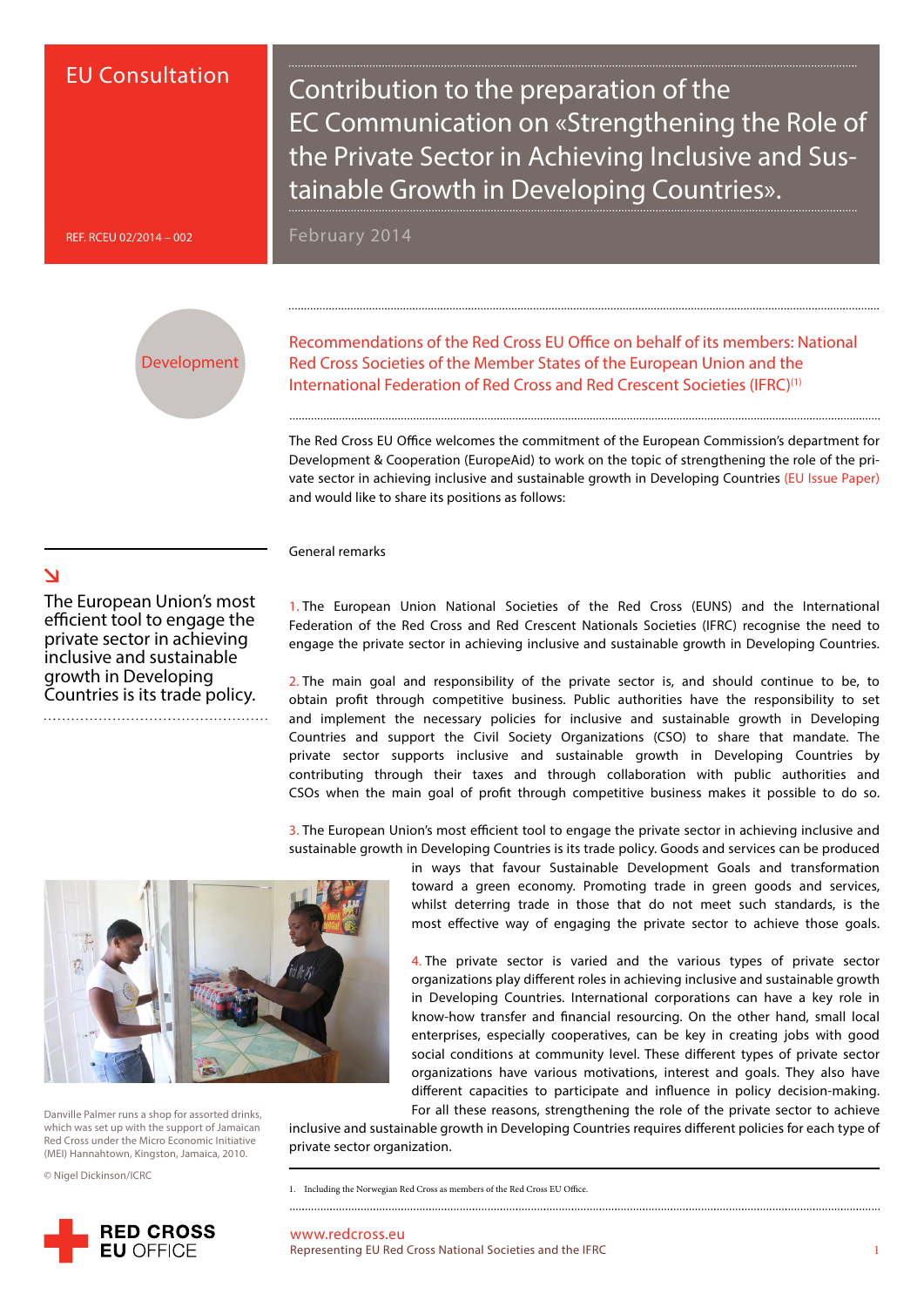# www.redcross.eu

# **S** Business Environment

# EU Consultation

An updated strategy for EU Private Sector Development (PSD) support

Issue 1: Better targeted business environment reforms

The EU should not target the regulatory constraints imposed on particular industries and sectors in partner countries. Instead it should focus on improving the general investment climate (e.g. improving public administration, fighting corruption), and promoting the representation of small local enterprises, especially cooperatives, in national discussions on business environment reforms.

In any case the EU should not use its political weight in policy dialogue, trade agreement negotiations or budget support to secure particular business environment reforms in partner countries, as such reforms should be the product of free discussions and decision-making within that country.

### Issue 2: Increasing the employment impact and poverty focus of PSD support

In addition, the EU should integrate questions related to labour rights, safety at work, and enforcement of labour legislation and business taxation within the dialogue on private sector development with partner countries and private sector representatives

The primary goal of the private sector is to obtain profit through competitive business. As a consequence, a particular enterprise will generate employment, contribute to better labour standards and worker rights, or promote cross-cutting issues, if they are compatible with the profit motive or if there is a legal obligation to do so.

For this reason, the development of trade policies that promote trade within the EU of goods and services produced under certain conditions (gender balance, youth employment, salary or working conditions, etc.) is the most efficient instrument the EU has to achieve its EU PSD goals.

Companies can also contribute to better labour standards and worker rights if these have a positive impact on their markets. This requires their main markets to be local ones. Governments can encourage this by properly taxing the carbon footprint of transportation.

The private sector cannot contribute to improving the conditions of firms and workers in the informal economy. This can only be achieved by public authorities and CSOs (mainly trade unions) and EU PSD should support them in that effort.

Finally, the private sector is part of the community affected by disasters. It should therefore contribute to and benefit from disaster risk management measures in proportion to the capacities and needs of the sector. PSD activities should include awareness on these facts and facilitate the inclusion of private sector in disaster risk management.

### Issue 3: Stepping up EU support to (M)SMEs

EU SMEs are best placed to contribute to the development goals aimed at reducing poverty and social inequality in the EU. In this regard, EU SMEs could provide a more robust contribution to local development goals. The globalization of EU SMEs could have a positive impact on development goals if it is linked to the development of cooperatives and SMEs in Developing Countries, for instance, by participating in the commercialization of their goods and services in the EU.

**V** Vocational Education Training (VET)

Domestic firms and industries in Developing Countries can be better integrated into global value



Representing EU Red Cross National Societies and the IFRC  $\hfill$  2  $\hfill$   $\blacksquare$   $\blacksquare$   $\blacksquare$   $\blacksquare$   $\blacksquare$   $\blacksquare$   $\blacksquare$   $\blacksquare$   $\blacksquare$   $\blacksquare$   $\blacksquare$   $\blacksquare$   $\blacksquare$   $\blacksquare$   $\blacksquare$   $\blacksquare$   $\blacksquare$   $\blacksquare$   $\blacksquare$   $\blacksquare$   $\blacksquare$   $\$ www.redcross.eu<br>Representing EU Red Cross National Societies and the IFRC

chains if they have access to these chains. Public policies can support this process by facilitating access to global markets of domestic firms and industries.

In order to promote innovation, technology development and transfer, and to ensure learning opportunities and adoption of new technologies (including clean and low-carbon ones) in developing countries, the EU could continue using grants, soft loans and facilitating events, but it could also use trade policies linked to the production conditions of goods and services for this purpose.

EU sectoral support programmes can generate local business and employment by supporting the development of cooperatives and small local enterprises where local communities are directly involved, as well as by backing measures taken by public authorities to protect local business.

Better linked and coordinated SME support services by EU Member States in partner countries under a common national EU SME support platform or forum would add value to the support of (M)SME

## Issue 4: Vocational Training and Capacity Development

In order to improve the definition and implementation of vocational education and training (VET) the EU should encourage SMEs to have a stronger representation in any dialogue on the definition and implementation of reforms and VET programmes, so as to give a stronger voice to their specific needs vis-à-vis larger enterprises.

With regard to the provision of capacity development services, VET should be part of a public education system which is supported by the private sector to increase quality and adequacy to market needs, with private sector support to cover the costs of the system being articulated through the payment of taxes. Access to VET should be universal to avoid excluding low income population.

# Issue 5: Access to Finance

Ideally financial institutions should operate without public intervention, and assume the related risks. EU support using public funds to reduce private risks of financial institutions should be linked to quantifiable objectives. Participating financial institutions should be responsible for the achievement of those objectives and be subject to regular evaluation of their performance.

## EU engagement with the private sector for development

## Issue 6: Working in closer partnership with the private sector

One of the risks for donors like the EU of engaging directly with the private sector is the potential conflict of interest between the goals of the enterprise and the values and objectives of the EU.

The minimum criteria to be applied for managing these risks should be that the corporate partner must in no way be knowingly or willingly engaged in activities that run counter to the EU's objectives and fundamental principles, to the principles of international humanitarian law, and to internationally recognized standards as embodied in the Universal Declaration of Human Rights of 1948, the Declaration on Fundamental Principles and Rights at Work of 1998, the Convention on the Elimination of all Forms of Racial Discrimination of 1965 and the Convention on the Elimination of Discrimination against Women of 1979.

VET should be part of a public education system and be universal to avoid excluding low income population. Private sector engagement in VET is essential to increase its adequacy to market

needs.

 Quality of Employement The EU should include labour rights, safety at work, and enforcement of labour legislation and business taxation in the dialogue with partner countries and private sector representatives.





**RED CROSS** 

constructing homes for 1,100 families with the support of the EU. As well as receiving accomodation, she obtained a livelihoods grant with which she started her small business.

© Cheryl Ravelo/IFRC

## EU Consultation

REF. RCEU 02/2014 – 002

The EU should promote the representation of small local enterprises, especially cooperatives, in national discussions on business environment reforms.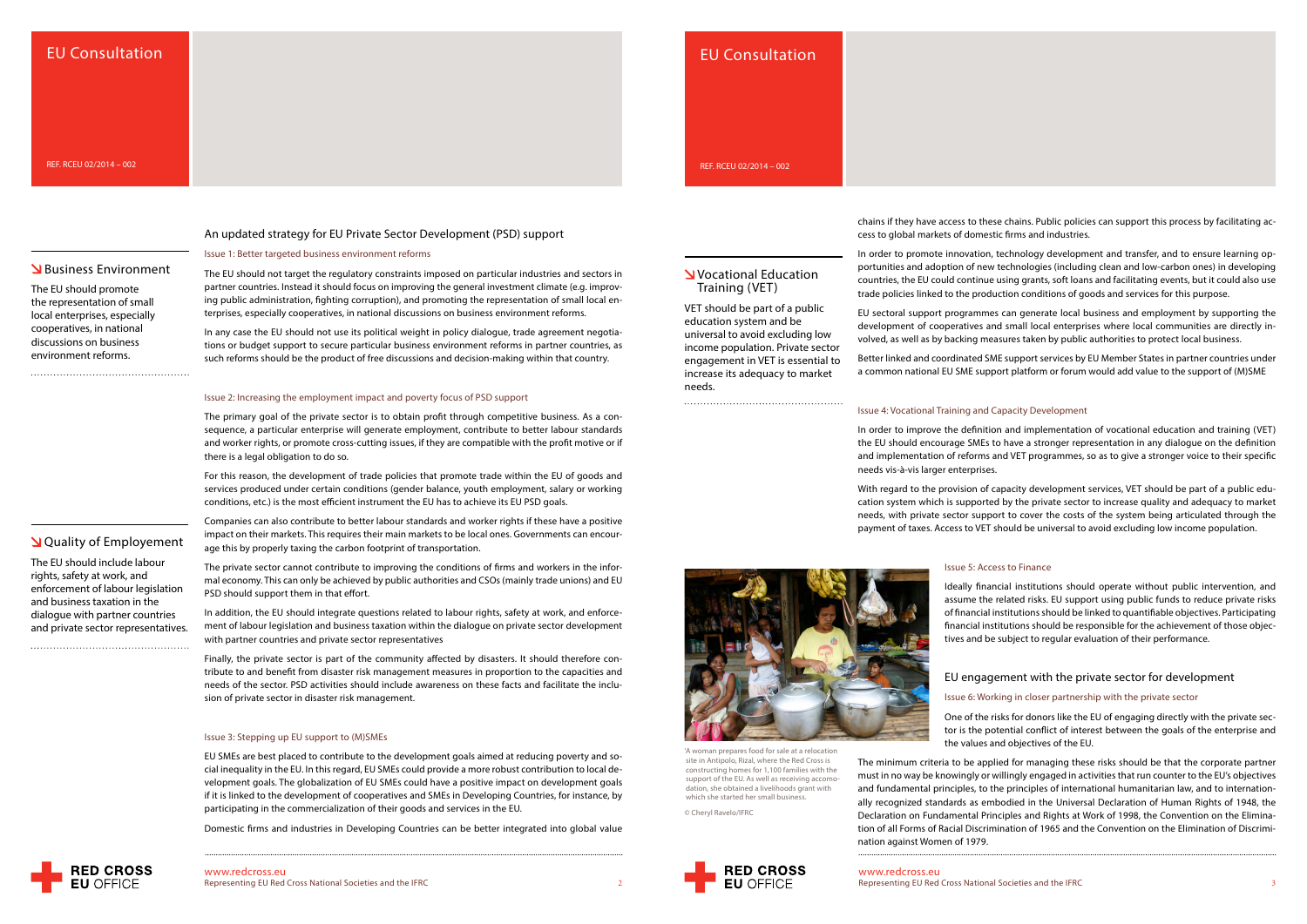Representing EU Red Cross National Societies and the IFRC Representing EU Red Cross National Societies and the IFRC 4 5 www.redcross.eu<br>Representing EU Red Cross National Societies and the IFRC

Additionally, it is not obvious that EU blending mechanisms should be made them more relevant and attractive to private sector investors. Blending mechanism should not upset the market by becoming an alternative to the private financial system and they should be strictly linked to the same conditionality and controls as any other financial instrument used by the EU to support CSO projects. Private sector use of blending mechanisms should not be based on the wish to reduce private risk, but the result of engagement by the enterprise with the objectives of the particular blending mechanism.

# **N** Public Services Delivery

#### Issue 7: Using the private sector as "delivery channel" for development

In our Red Cross experience, the engagement of private sector (especially international corporations) in the provision of public services is dependent on there being a profit for the provider. This, very often, contributes to the transformation of a right into a service. The profit is normally obtained by investing in training and equipment, and reducing costs in human resources by reducing the number of employees and their working or salary conditions.

In our Red Cross experience, promoting grass root cooperatives at community level and supporting MSME is a proven way to use the private sector as the "delivery channel" for development. Privatizing public services is not. In consequence, the EU should promote private sector engagement in the delivery of public services on a case by case basis and following evidence-based criteria not ideological principles.

Private-Public Partnerships (PPP) can be an effective tool for delivering infrastructure services and public goods under the following conditions:

1. The need for the infrastructure service or public good should respond to the needs of the community; therefore the participation of the community in the decision-making process must be guaranteed.

2. The need for the infrastructure service or public good should be imminent and essential, and no other alternative method of finance should be available.

3. PPP will always involve an extra cost in order to provide the private sector with the profit they need and such profit should be limited and reasonable.

4. The PPP should include a cancellation option for the public authorities

at no cost to the public budget.

Issue 8: Private sector contributions to inclusive growth:

The EU should actively engage with companies to encourage innovation and facilitate private sector investment in low-income markets. The emergence of the inclusive business concept is an important qualitative improvement. There are however important barriers that mean these 'inclusive' initiatives are

small and isolated.

Some of the challenges are too systemic to be addressed solely through business innovation by the private sector. Collaboration with other actors (what in







An inclusive business model needs the support of four different actors to succeed:

a) Policymaking institutions must create incentives for companies to use inclusive business

models.

b) Research institutions are needed to provide empirical studies showing how best to address an issue, while advocacy institutions makes the case for engagement and mobilize public awareness and support (advocacy initiatives can also be effective hubs for knowledge and for contacts to other businesses or partners in other sectors).

c) Finance institutions can help to fund initiatives.

d) Finally, institutions with complementary capabilities can help to implement the initiatives by adding expertise and operational capacities.

Business actors that enlist the help of these four types of institution can most effectively contribute to meeting sustainable development through the use of inclusive business models. In turn, the supporting actors that fall into these four institutional types—including government policymakers, research and advocacy initiatives, foundations and social investors, non-governmental organizations (NGOs) and public-sector agencies—can work with business to reach their own objectives more effectively and efficiently. For one thing, business can offer expertise, resources, operational capacities and management know-how (abilities that often are complementary)."

Various structures are possible for an inclusive business ecosystem:

1. Private initiatives are the default approach, although only bigger companies can afford them, while major problems of incentivisation in many developing countries often make private initiatives not the most suitable approach.

2. Project based alliances, where two or more players commit to carry out inclusive business (eg. one party undertakes capacity building and the other sources from those trained).

3. Platform alliances, which are formal networks in which a potentially large number of stakeholders participate, endorsing certain principles and conditions (eg. payment of fees).

Inclusive business terminology can be applied to four situations:

1. Commercial businesses selling mobile phones, banking services, health services or other products that are needed by the poor and have high development impact. These businesses inherently combine high commercial and social value

2. Large companies that have a considerable footprint on poverty in the normal course of their business, and take deliberate action to expand development impacts through supply and distribution chains, or research and development.

3. Small and medium domestic enterprises that are fully commercial businesses but have local economic development as an explicit driver, because they are embedded in the local economy.

4. Social enterprises whose core product is of high social value, and have chosen to replace the traditional non-profit model of delivery with market mechanisms and a commercial model of delivery."

The EU should actively engage with companies to encourage innovation and facilitate private sector investment in low-income

markets.

'Providing emergency, life-saving interventions while focussing on long-term community resilience is at the basis of the "twin-track" approach promoted by the Red Cross.

© Yoshi Shimizu / IFRC



Promoting grass root cooperatives at community level and supporting MSME is a proven way to use the private sector as the "delivery channel" for development. The EU should promote private sector engagement in the delivery of public services on a case by case basis and following evidencebased criteria not ideological principles.

# EU Consultation

REF. RCEU 02/2014 – 002

# EU Consultation

REF. RCEU 02/2014 – 002

**N**Innovation

Green Economy The most efficient way to promote private sector investment in green industries is through trade policies that promote the commercialisation of goods and services based on

green technology.